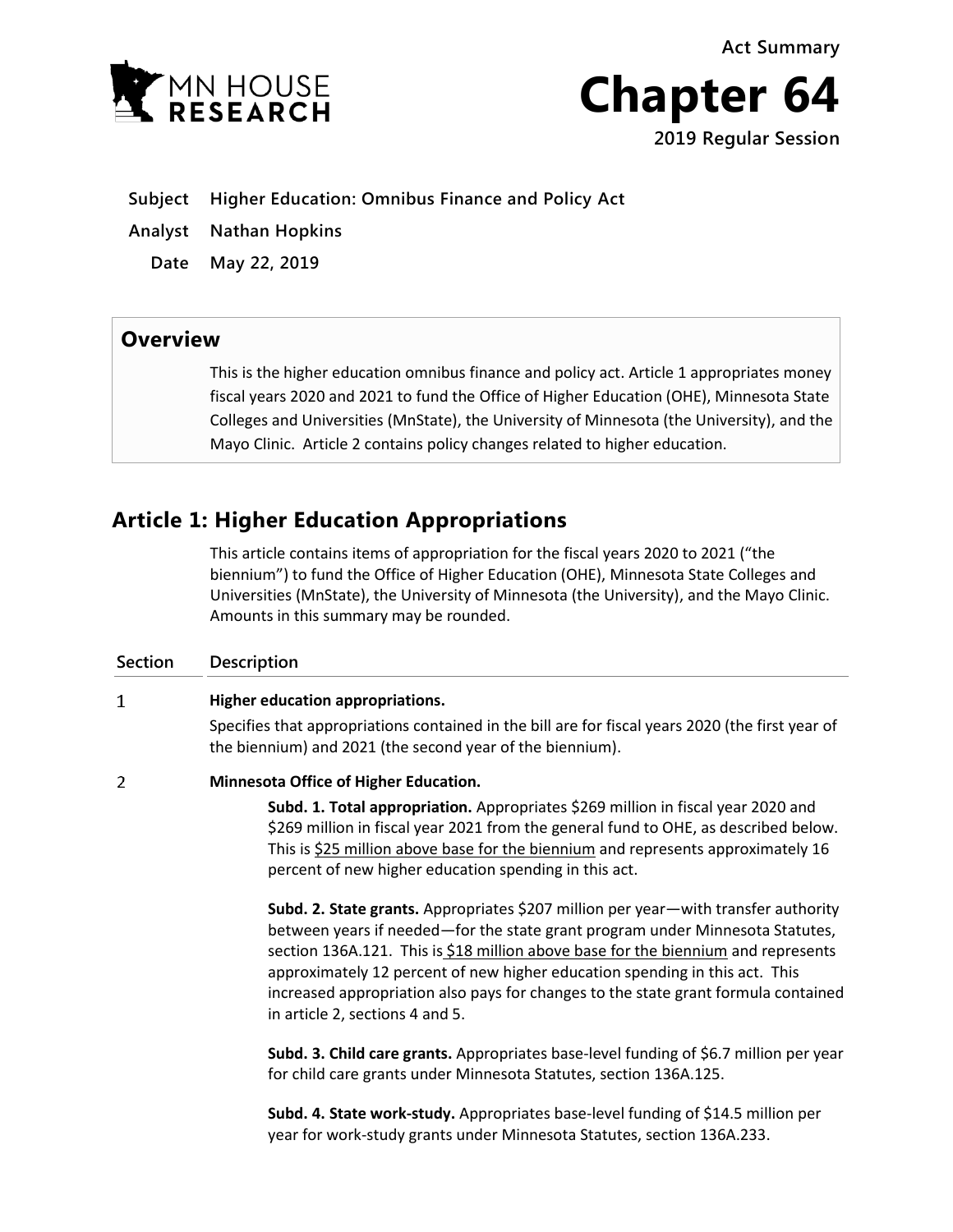**Subd. 5. Interstate tuition reciprocity.** Appropriates base-level funding of \$11 million per year—with transfer authority between years if needed— to pay obligations arising from tuition reciprocity agreements under Minnesota Statutes, section 136A.08.

**Subd. 6. Safety officer's survivor grants.** Appropriates base-level funding of \$100,000 per year—with transfer authority between years if needed—to provide postsecondary education benefits to eligible dependent children and spouses of public safety officers killed in the line of duty pursuant to Minnesota Statutes, section 299A.45.

**Subd. 7. American Indian scholarships.** Appropriates base-level funding of \$3.5 million per year for the American Indian scholarship program under Minnesota Statutes, section 136A.126. Rider language for this appropriation requires that at least one person with demonstrated competence in American Indian culture and who lives in or near Bemidji be employed to assist students with the American Indian scholarship and other financial aid programs at Bemidji State University.

**Subd. 8. Tribal college grants.** Appropriates base-level funding of \$150,000 per year for tribal college supplemental grant assistance under Minnesota Statutes, section 136A.1796. These grants support enrollment at tribal colleges of students who are not members of a federally-recognized tribe. Existing federal grant funding is not available for educational costs associated with enrollment of these students.

**Subd. 9. Intervention for college attendance program (ICAP) grants.** Appropriates \$796,000 per year for ICAP grants under Minnesota Statutes, section 136A.861. This is \$250,000 above base for the biennium. The base for fiscal year 2022 and after is set at \$785,000 per year.

**Subd. 10. Student-parent information.** Appropriates base-level funding of \$122 thousand per year to provide information on planning for postsecondary education to students and parents under Minn. Stat. § 136A.87.

**Subd. 11. Get Ready.** Appropriates base-level funding of \$180,000 per year to OHE's Get Ready initiative, a college and career readiness program.

**Subd. 12. Minnesota education equity partnership.** Appropriates base-level funding of \$45 thousand per year for a pass-through grant to the Minnesota Education Equity Partnership, a non-profit organization focused on education equity for student of color and American Indian students.

**Subd. 13. Midwest higher education compact.** Appropriates base-level funding of \$115,000 per year to pay member-state fees for the Midwest Higher Education Compact, an interstate compact established in Minnesota under Minnesota Statutes, section 135A.20.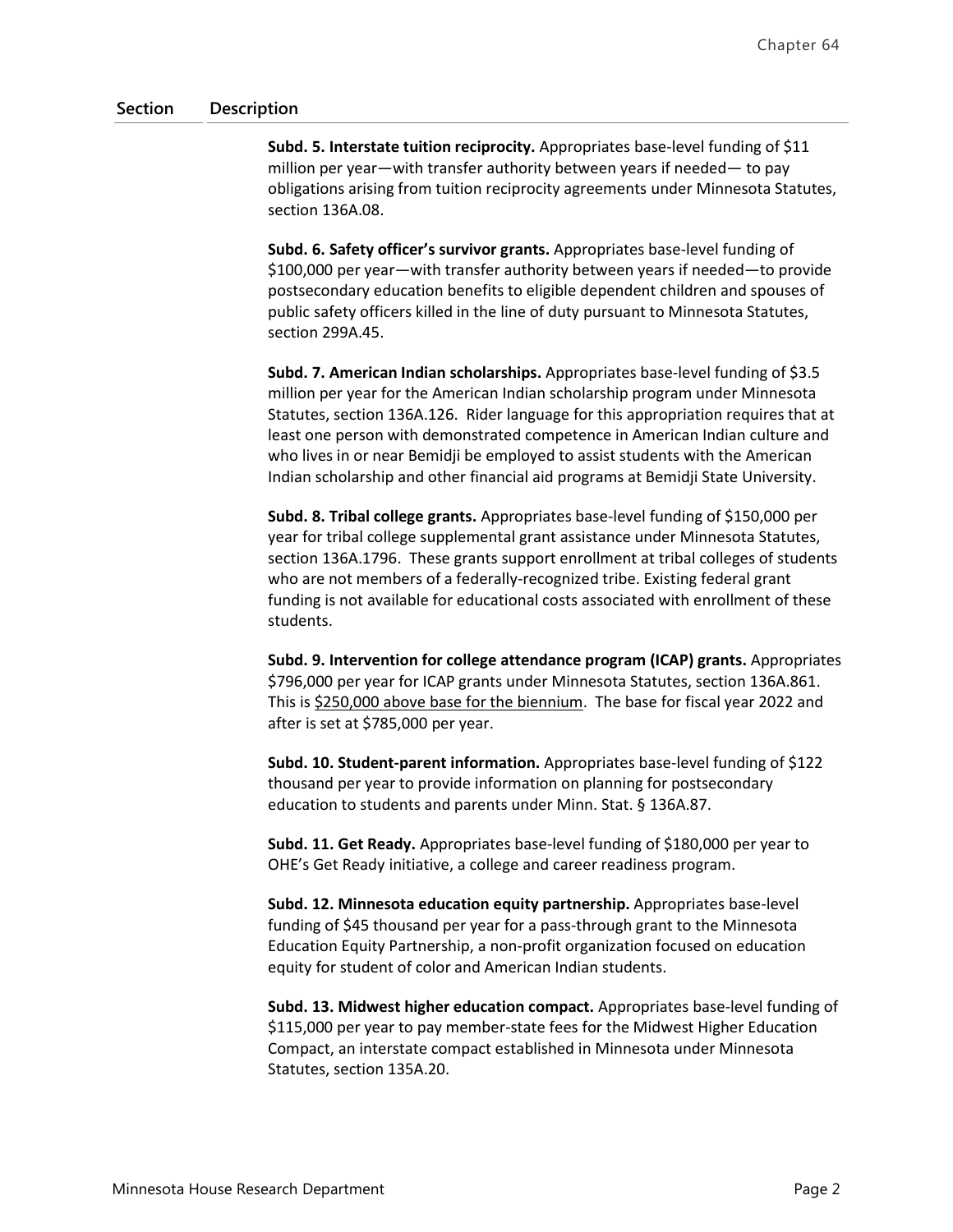**Subd. 14. MN Reconnect.** Appropriates \$1 million per year in new funding for the Minnesota Reconnect program established under article 2, section 7, of this act and codified at Minnesota Statutes, section 136A.123. This is a onetime appropriation.

**Subd. 15. United Family Medicine residency program.** Appropriates base-level funding of \$501,000 per year for a pass-through grant to the United Family Medicine residency program to support up to 21 resident physicians in family practice. The program is intended to train doctors to practice family medicine in underserved urban and rural areas of the state.

**Subd. 16. MnLINK gateway and Minitex.** Appropriates base-level funding of \$5.9 million per year for a pass-through grant for Minitex and MnLINK, a library network that facilitates resource sharing.

**Subd. 17. Statewide Longitudinal Education Data System (SLEDS).** Appropriates \$1.78 million per year for SLEDS. This is \$1.8 million above base for the biennium. This increase corresponds to the inclusion on the Early Childhood Longitudinal Data System (ECLDS) into the SLEDS framework, at article 2, section 2 of the act, which is codified at Minnesota Statutes, section 127A.20, subdivision 2.

**Subd. 18. Hennepin Healthcare.** Appropriates base-level funding of \$645,000 per year for a pass-through grant to Hennepin Healthcare for graduate family medical education programs.

**Subd. 19. College Possible.** Appropriates \$500,000 per year for a pass-through grant to College Possible. This is \$500,000 above base for the biennium. College Possible is a non-profit organization that supports programs encouraging lowincome students to attend and graduate from college. The appropriation must be allocated proportionally to students from greater Minnesota and the seven-county metropolitan area, and must only be used for supporting students who plan to attend colleges and universities in Minnesota. A report is required.

**Subd. 20. Spinal cord and traumatic brain injury research grant program.** Appropriates base-level funding of \$3 million per year for grants to support research on spinal cord and traumatic brain injuries under Minnesota Statutes, section 136A.901.

**Subd. 21. Summer academic enrichment program.** Appropriates \$125,000 per year for summer academic enrichment grants under Minnesota Statutes, section 136A.091. This is \$250,000 above base for the biennium.

**Subd. 22. Dual training competency grants; OHE.** Appropriates base-level funding of \$2 million per year for dual training grants under Minnesota Statutes, section, 136A.246.

**Subd. 23. Dual training competency grants; DOLI.** Appropriates base-level funding of \$200,000 per year for transfer to the Department of Labor and Industry (DOLI)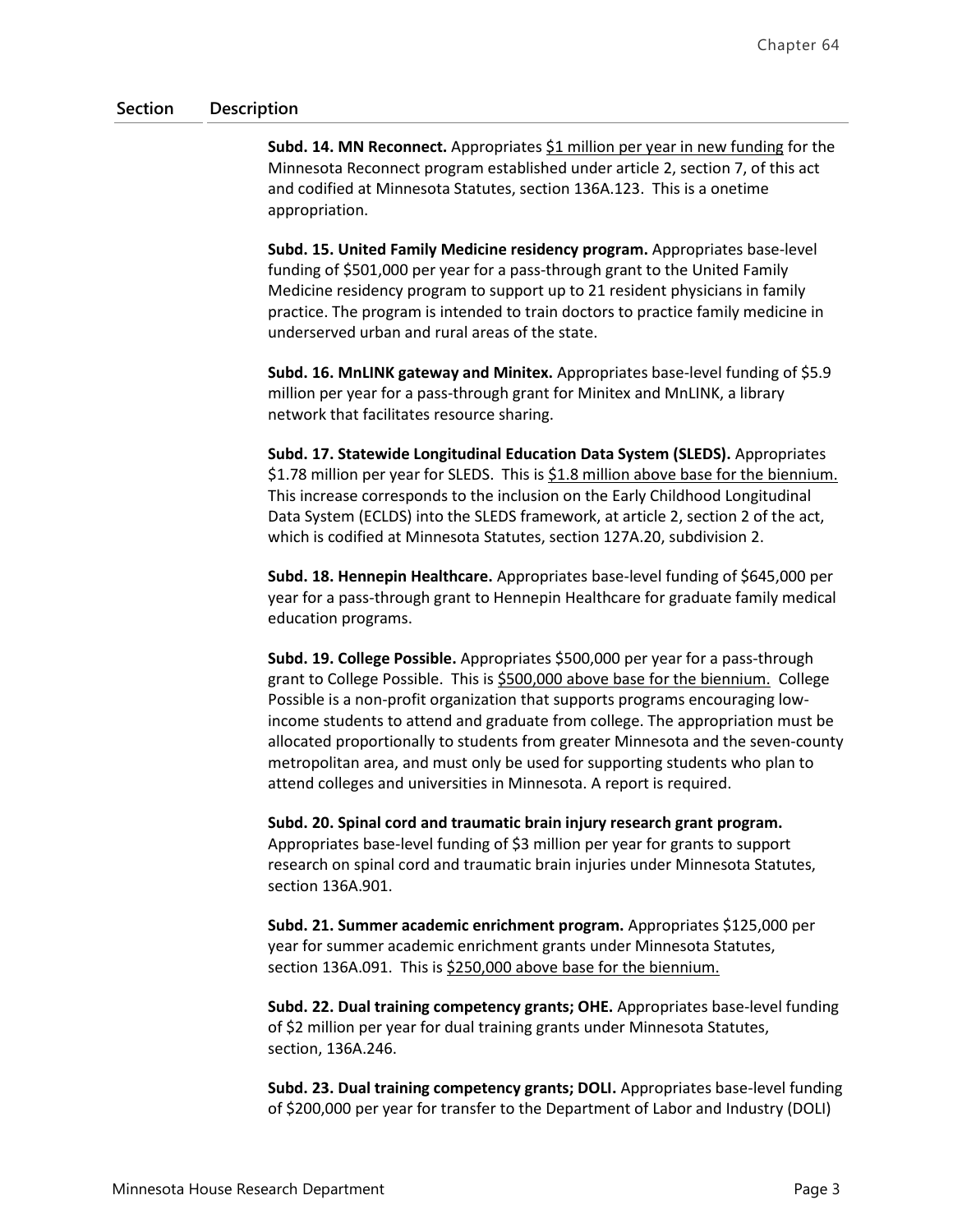to develop competency standards for the dual training competency grants under Minnesota Statutes, section 136A.246.

**Subd. 24. Concurrent enrollment courses.** Appropriates base-level funding of \$340,000 per year for grants to support concurrent enrollment course development. Of this amount, \$225,000 per year is for grants to institutions to develop new concurrent enrollment courses in career and technical education, and \$115,000 per year is for grants to institutions to expand their existing concurrent enrollment offerings. A report is required.

**Subd. 25. Campus sexual assault reporting.** Appropriates base-level funding of \$25,000 per year to support data collection and reporting on sexual assault under Minnesota Statutes, section 135A.15, subdivision 6.

### **Subd. 26. Campus sexual violence prevention and response coordinator.**

Appropriates base-level funding of \$150,000 per year to fund a staff position, trainings, and instructional materials. These resources are intended to provide guidance to postsecondary institutions on the best practices for preventing and responding to campus sexual assault.

**Subd. 27. Emergency assistance for postsecondary students.** Appropriates \$269,000 per year for grants to postsecondary institutions with a demonstrable homeless student population. This is \$188,000 above base for the biennium. The grants must be used to provide assistance to students facing an emergency that would prevent them from completing their term or program. Assistance may include emergency housing, food, and transportation. The base for fiscal year 2022 and after is \$175,000 per year.

**Subd. 28. Grants to teacher candidates.** Appropriates \$1.25 million per year for grants to teacher candidates under Minnesota Statutes, section 136A.1275. This is \$1.5 million above base for the biennium. Requires that \$750,000 each year be prioritized for candidates belonging to racial or ethnic groups underrepresented in the teacher workforce.

**Subd. 29. Teacher shortage loan forgiveness.** Appropriates base-level funding of \$200,000 per year for teacher shortage loan forgiveness under Minnesota Statutes, section 136A.1791.

**Subd. 30. Large animal veterinarian loan forgiveness.** Appropriates base-level funding of \$375,000 per year for large animal veterinarian loan forgiveness under Minnesota Statutes, section 136A.1795.

**Subd. 31. Agricultural educators loan forgiveness program.** Appropriates baselevel funding of \$50,000 per year for loan forgiveness for agricultural education teachers under Minnesota Statutes, section 136A.1794.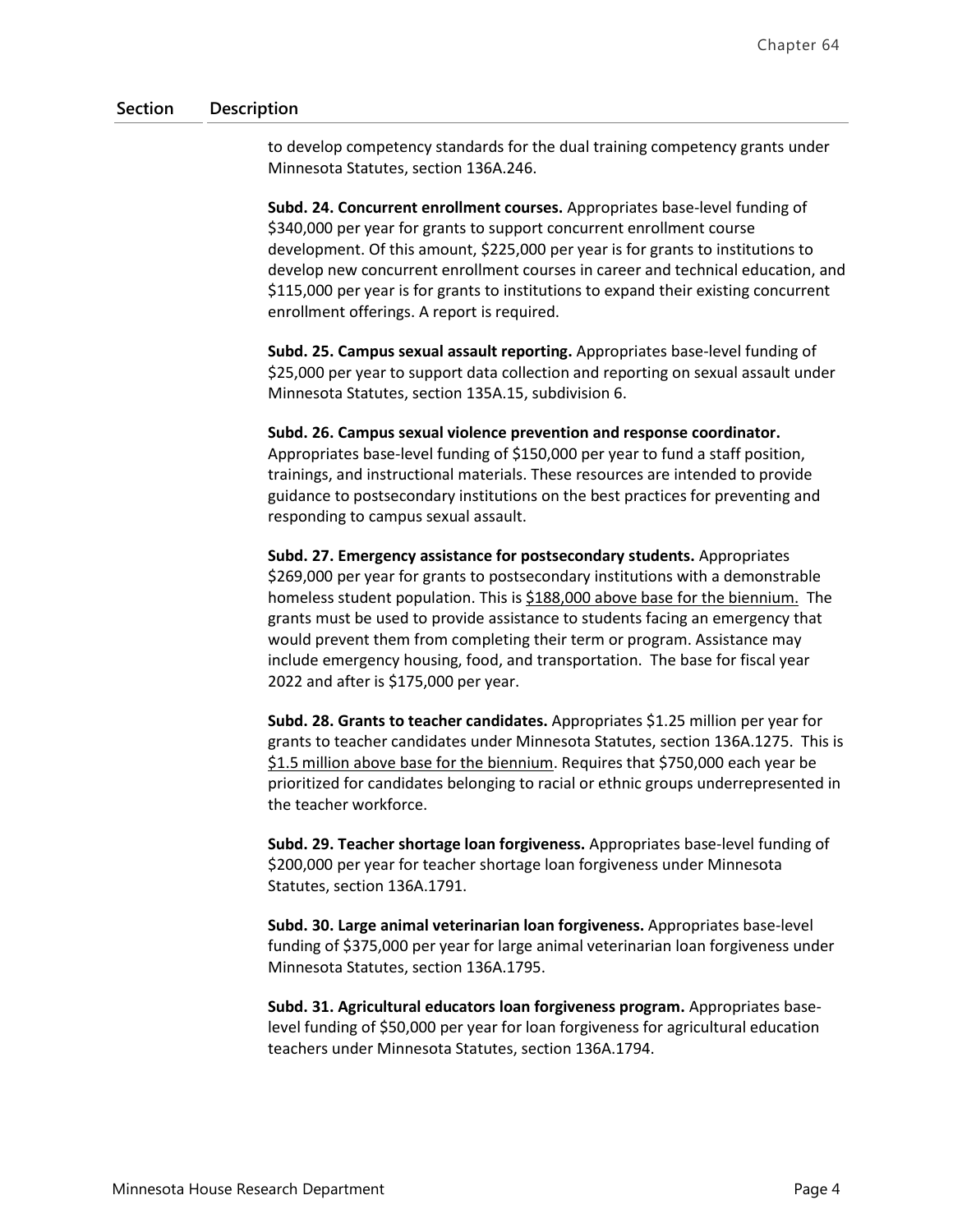**Subd. 32. Aviation degree loan forgiveness program.** Appropriates base-level funding of \$25,000 per year for loan forgiveness for eligible pilots and aircraft technicians under Minnesota Statutes, section 136A.1789.

**Subd. 33. Grants for students with intellectual and developmental disabilities.** Appropriates base-level funding of \$200,000 per year for grants under Minnesota Statutes, section 136A.1215 to students with intellectual disabilities who are enrolled in a comprehensive transition and postsecondary program as defined in Code of Federal Regulations, title 34, section 668.231.

**Subd. 34. Loan repayment assistance program.** Appropriates base-level funding of \$25,000 per year for grant to the Loan Repayment Assistance Program of Minnesota. The Loan Repayment Assistance Program of Minnesota is a nonprofit organization that works to reduce the education debt burden of public interest lawyers who represent low-income clients. The grant must be used to provide education debt relief to attorneys with full-time employment providing legal advice or representation to low-income clients or support services for similar work.

**Subd. 35. Minnesota Independence College and Community.** Appropriates baselevel funding of \$1 million per year to provide a grant to Minnesota Independence College and Community (formerly Minnesota Life College) for need-based scholarships and tuition reduction. Beginning with students first enrolled in fall 2019, these funds must be used exclusively for resident students.

**Subd. 36. Student loan debt counseling.** Appropriates \$200,000 per year in new funding for the student loan debt counseling program established under article 2, section 7, of this act and codified at Minnesota Statutes, section 136A.123. This is a onetime appropriation.

**Subd. 37. Agency administration.** Appropriates \$4.6 million in fiscal year 2020 and \$4.3 million in fiscal year 2021 for OHE agency administration. This is \$750,000 above base for the biennium. The new funds in each year (\$500,000 in the first; \$250,000 in the second) are dedicated to communication and outreach regarding college costs and state financial aid.

**Subd. 38. Balances forward.** For all appropriations in this section, allows any positive balance in the first year to carry forward to the second year.

**Subd. 39. Transfers.** Permits transfer of funds between certain programs, with prior notice to the legislature.

### **Board of Trustees of the Minnesota State Colleges and Universities.**

**Subd. 1. Total appropriation.** Specifies the total appropriation for the MnState system: \$758.68 million in fiscal year 2020, and \$765.66 million in fiscal year 2021. This is \$81.5 million above base for the biennium and represents approximately 54 percent of new higher education spending in this act.

 $\overline{3}$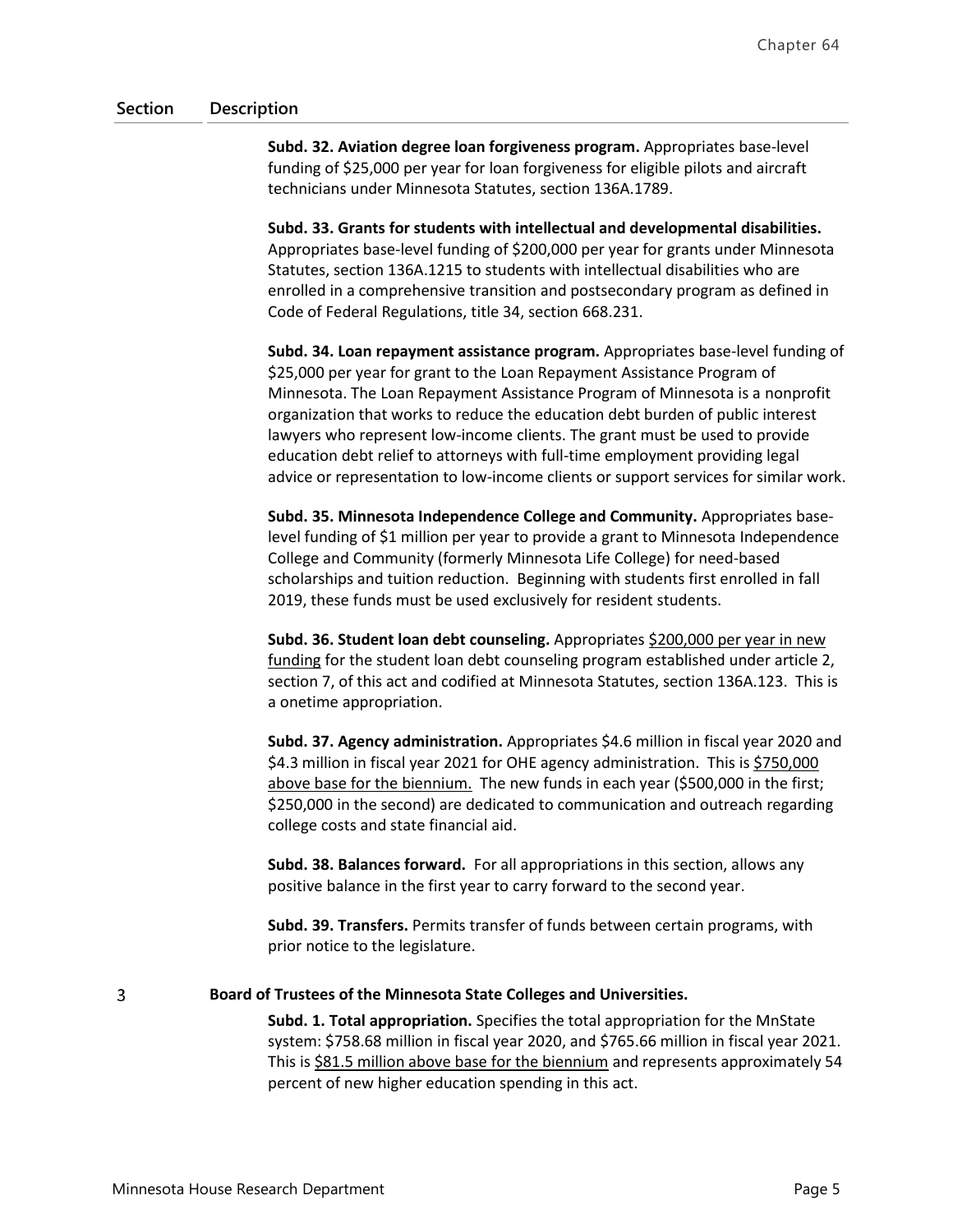**Subd. 2. Central office and shared services unit.** Appropriates base-level funding of \$33 million per year for the system's central office.

**Subd. 3. Operations and maintenance.** Appropriates \$721.49 million in fiscal year 2020 and \$728.47 million in fiscal year 2021 for general operations and maintenance. The rider paragraphs below attach various restrictions and requirements on these funds, and specify how certain amounts must be spent.

- a) Places a 3 percent cap on annual tuition increases at state colleges and universities, but permits St. Cloud State University—which had the lowest 2018-2019 banded tuition rate—to increase its 2019-2020 banded tuition rate to an amount equal to the 2019-2020 tuition rate at Minnesota State University, Mankato. Freezes differential tuition rates for online courses.
- b) Dedicates a base-level amount of \$3 million per year to provide supplemental aid to state colleges with campuses outside of a metropolitan county. Imposes a cap of \$300,000 in supplemental aid per institution
- c) Requests MnState to help improve retention and completion for students of color.
- d) Dedicates \$2 million in fiscal year 2020 and \$6 million in fiscal year 2021 to workforce development scholarships under Minnesota Statutes, section 136F.38. This is \$7 million above base for the biennium. The base for fiscal year 2022 and after is set at \$4 million.
- e) Dedicates \$300,000 per year for transfer to the Cook County Higher Education Board to provide educational programming, workforce development, and academic support to remote regions in northeast Minnesota. This is \$200,000 above base for the biennium.
- f) Dedicates a base-level amount of \$40,000 per year for implementing the sexual assault policies required under Minnesota Statutes, section 135A.15.
- g) Dedicates \$8 million per year for upgrading the Integrated Statewide Record System. This is \$8 million above base for the biennium.
- h) Dedicates \$250,000 per year in new funding for the development of the Z-Degree textbook program established under article 2, section 39, of this act and codified at Minnesota Statutes, section 136F.305. This is a onetime appropriation.
- i) Dedicates \$500,000 per year in new funding to supporting campus partnerships with local school districts, businesses, trade associations, and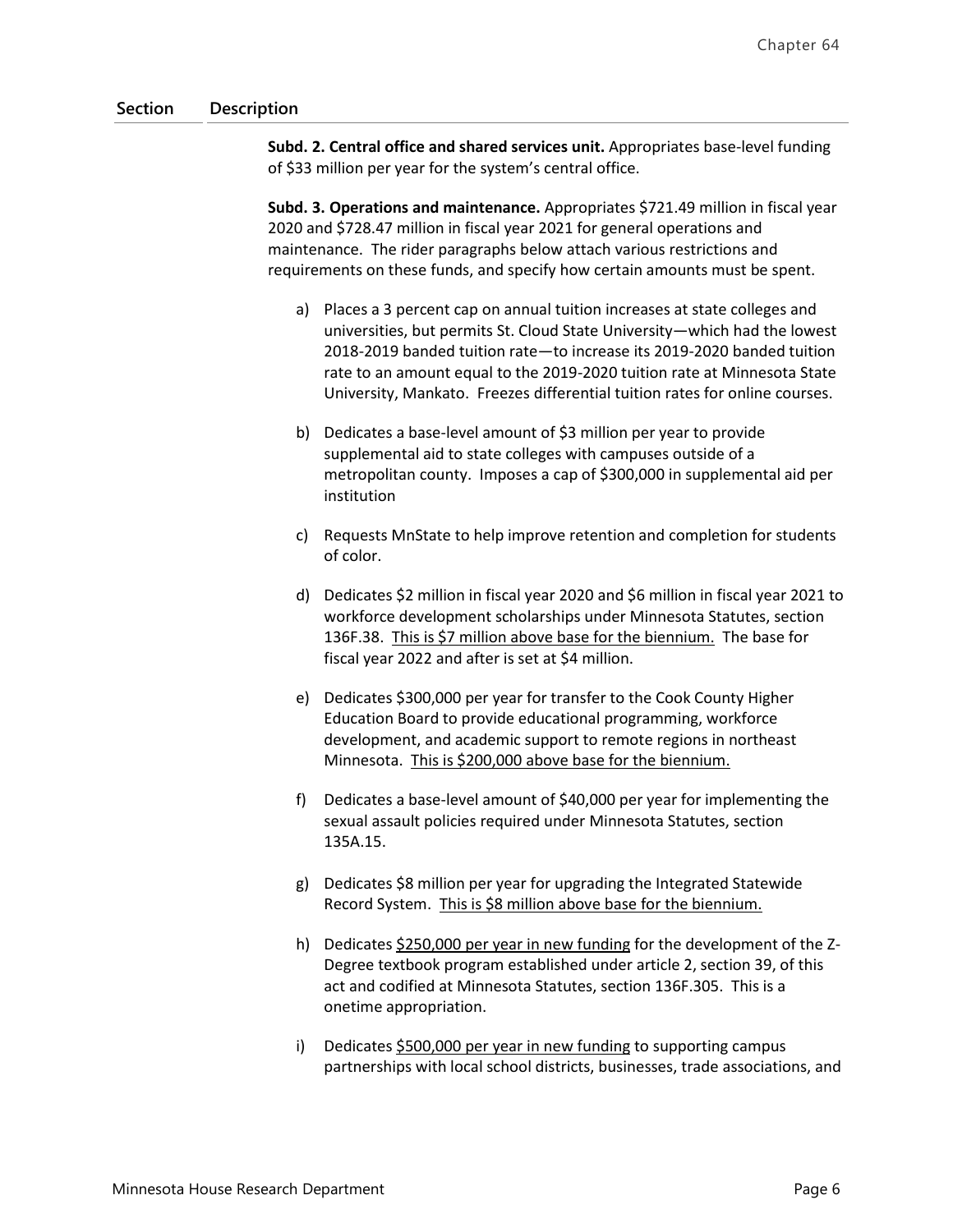other outside entities for workforce development programming. This is a onetime appropriation.

- j) Dedicates \$250,000 per year in new funding to leveraged equipment acquisition to support training in high-demand fields. This is a onetime appropriation.
- k) Dedicates \$125,000 per year in new funding for mental health services under article 2, section 37, of this act and codified at Minnesota Statutes, section 136F.20, subdivision 3.
- l) Provides that the total operations and maintenance base for fiscal year 2022 and after is \$725 million.

**Subd. 4. Learning network of Minnesota.** Appropriates base-level funding of \$4.1 million per year for the Learning Network of Minnesota, a statewide telecommunications and technology network.

#### $\overline{4}$ **Board of Regents of the University of Minnesota.**

**Subd. 1. Total appropriation.** Specifies the total appropriation for the university system: \$671.67 million in fiscal year 2020, and \$673.41 million in fiscal year 2021. This is \$43.5 million above base for the biennium and represents approximately 29 percent of new higher education spending in this act. This subdivision also breaks down the amounts appropriated from the general fund and the health care access fund.

**Subd. 2. Operations and maintenance.** Appropriates \$601.1 million in fiscal year 2020 and \$602.8 million in fiscal year 2021 for operations and maintenance. This is \$43.5 million above base for the biennium and includes all the new funding for the university system. The rider paragraphs below attach various restrictions and requirements on these funds, and specify how certain amounts must be spent.

- a) Requests the university to limit any increase to the resident undergraduate tuition rate to 3 percent or less per year. The university is also requested to freeze differential tuition rates for online courses.
- b) Dedicates a base-level amount of \$15 million per year to the medical school to increase research, improve the school's ranking, attract and retain staff and students, invest in physician training programs in rural and underserved areas, and to translate research discoveries into treatments and cures.
- c) Dedicates a base-level amount of \$7.8 million per year to health training restoration to support faculty physicians, the mobile dental clinic, and expansion of geriatric and family programs.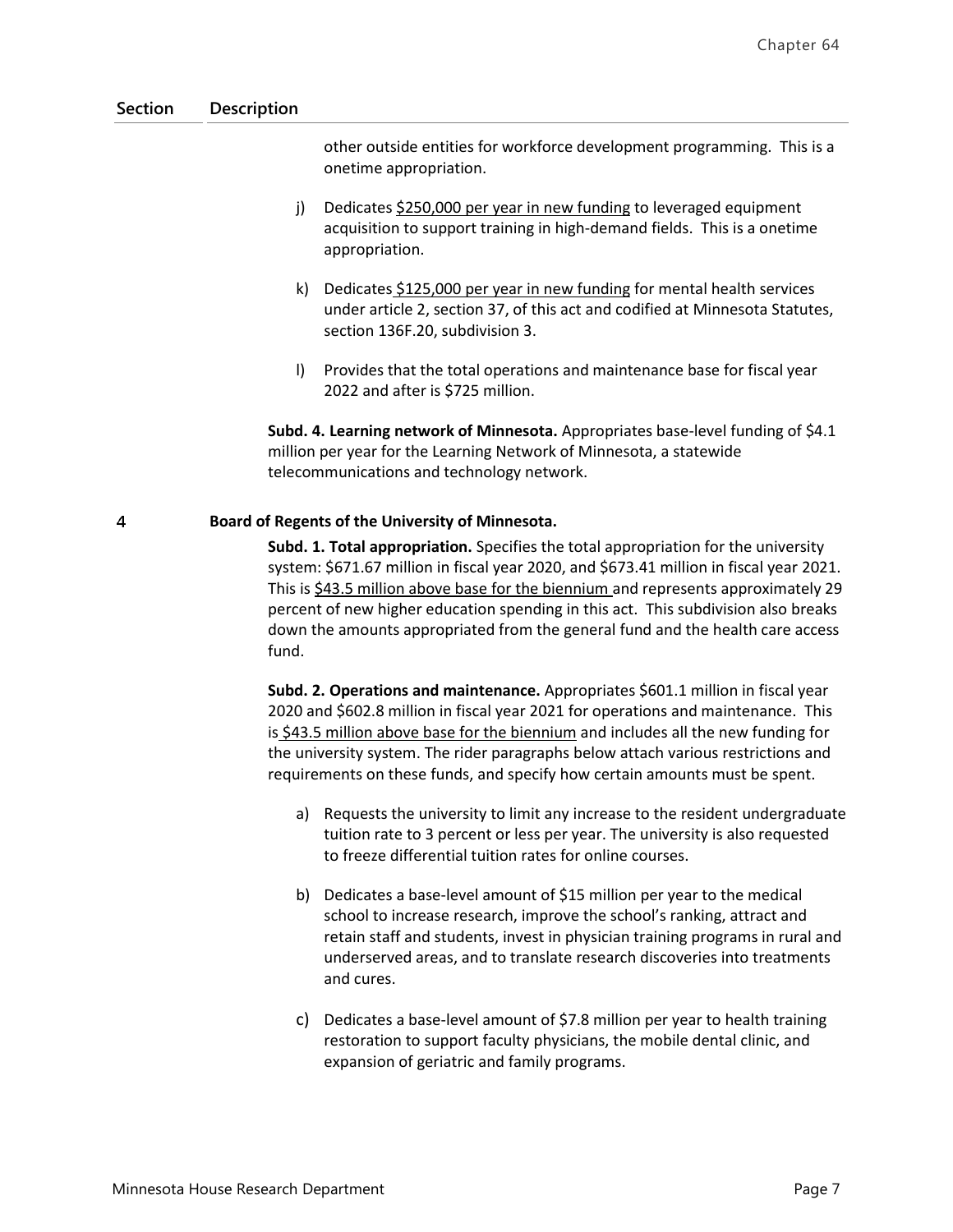- d) Dedicates a base-level amount of \$4 million per year for MnDrive to advance research for cancer care research.
- e) Dedicates a base-level amount of \$500 thousand per year to the Morris branch to cover the costs of tuition waivers for Native American students under Minnesota Statutes, section 137.16.

**Subd. 3. Primarily care education initiatives.** Appropriates base-level funding of \$2.1 million from the health care access fund for training primary care physicians.

**Subd. 4. Special appropriations.** This subdivision includes various "special appropriations" dedicated to specific purposes.

- a) **Agricultural and extension service:** Appropriates base-level funding of \$42.9 million per year for a number of specified purposes described in the bill, with a required report to the legislature on the status and outcomes of research funded by this appropriation.
- b) **Health sciences:** Appropriates base-level funding of \$9.2 million per year. Of this appropriation, \$346,000 per year is to support up to 12 resident physicians at the St. Cloud Hospital family practice residency program. The remainder of the appropriation is for the rural physician associates program, the Veterinary Diagnostic Laboratory, health sciences research, dental care, and the Biomedical Engineering Center.
- c) **College of science and engineering:** Appropriates base-level funding of \$1.1 million per year for the Geological Survey and the talented youth mathematics program.
- d) **System special:** Appropriates base-level funding of \$7.2 million per year for general research, the Labor Education Service, Natural Resources Research Institute, Center for Urban and Regional Affairs, Bell Museum of Natural History, and the Humphrey exhibit. Of this amount, \$2 million per year is for the Natural Resources Research Institute to invest in applied research for economic development.
- e) **University of Minnesota and Mayo Foundation Partnership:** Appropriates base-level funding of approximately \$8 million per year. Of this amount, \$7.5 million per year is for direct and indirect expenses associated with the collaborative research partnership between the University and the Mayo Foundation on biotechnology and medical genomics. \$500,000 per year is to award competitive grants to conduct research in the prevention, treatment, causes, and cures of Alzheimer's disease and other dementias.

**Subd. 5. Academic Health Center.** The Academic Health Center is estimated to receive funding of \$22.25 million each year from the dedication of a portion of cigarette taxes under Minnesota Statutes, section 297F.10.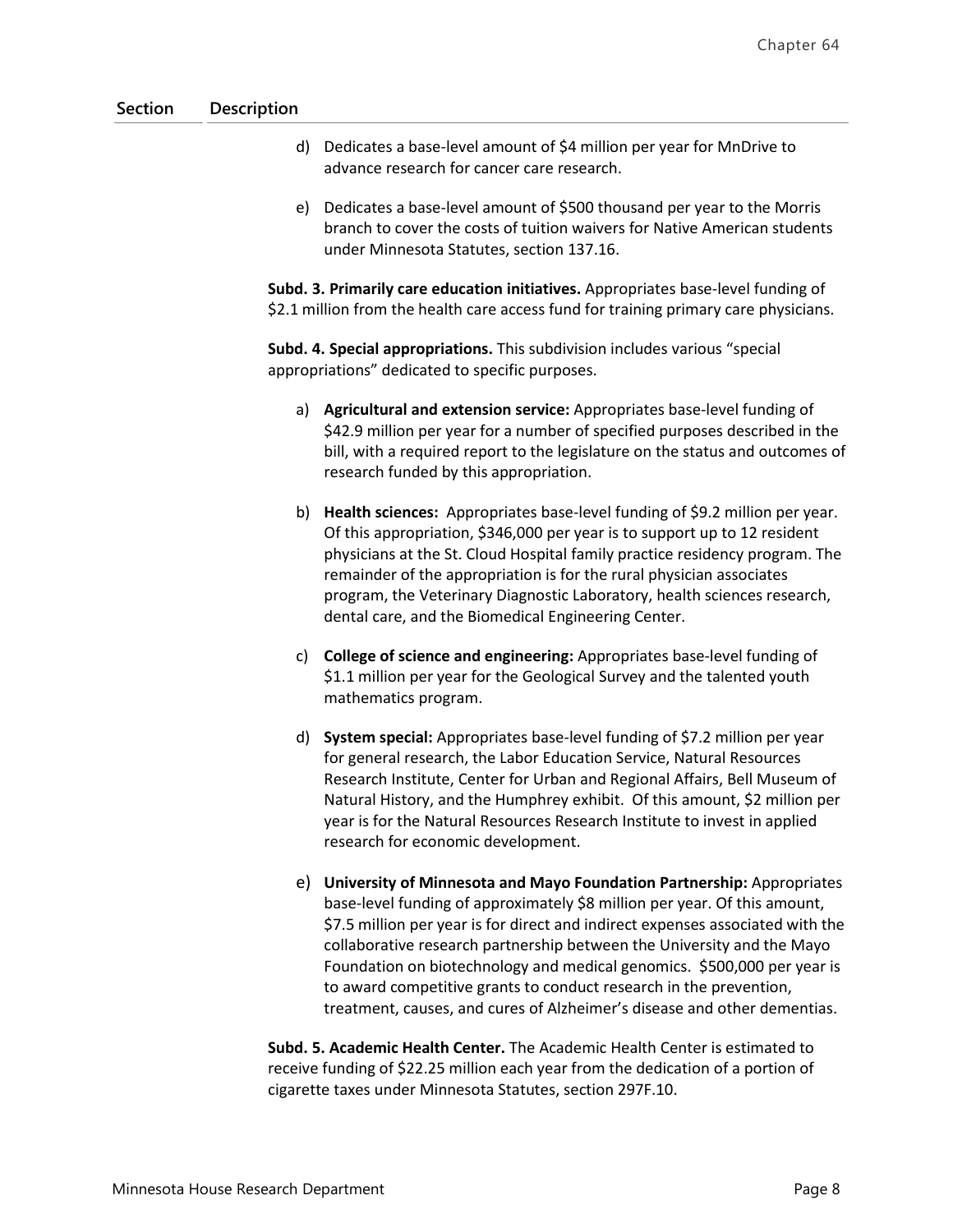#### 5 **Mayo Clinic**

**Subd. 1. Total appropriation.** Specifies the total appropriation for the Mayo Clinic: \$1.35 million in fiscal year 2020, and \$1.35 million in fiscal year 2021, which is base-level.

**Subd. 2. Medical school.** Appropriates base-level funding of \$665,000 per year, to pay a capitation each year for students who are residents of Minnesota. The appropriation is intended to increase the number of doctors practicing in rural areas.

**Subd. 3. Family practice and graduate residency program.** Appropriates base-level funding of \$686,000 per year to pay stipend support for up to 27 residents each year.

# **Article 2: Higher Education**

Article 2 contains policy changes related to higher education.

| <b>Section</b> | Description                                                                                                                                                                                                                                                                                                                                                                                                                                                                                                   |
|----------------|---------------------------------------------------------------------------------------------------------------------------------------------------------------------------------------------------------------------------------------------------------------------------------------------------------------------------------------------------------------------------------------------------------------------------------------------------------------------------------------------------------------|
| 1              | Data Practices: Minnesota Office of Higher Education.                                                                                                                                                                                                                                                                                                                                                                                                                                                         |
|                | Amends the "postsecondary education data coded elsewhere" section of the Government<br>Data Practices Act to cross-reference the private classification of student complaint data<br>contained in sections 27 and 35 of this act.                                                                                                                                                                                                                                                                             |
| $\overline{2}$ | Statewide Longitudinal Education Data Systems (SLEDS): Powers, duties, report.                                                                                                                                                                                                                                                                                                                                                                                                                                |
|                | Integrates the Early Childhood Longitudinal Data System (ECLDS) into the statute that<br>establishes the Statewide Longitudinal Education Data System (SLEDS).                                                                                                                                                                                                                                                                                                                                                |
| 3              | Sexual harassment and violence: Victims' rights.                                                                                                                                                                                                                                                                                                                                                                                                                                                              |
|                | Amends the sexual harassment and violence policy statute that applies to public and<br>most private postsecondary institutions in Minnesota. That section requires the<br>institution to adopt a written policy on sexual harassment and sexual violence.<br>Subdivision 2 of that section, which is amended in this bill, specifies items that must be<br>included in the institution's policy. The bill amends item 12 so that victims must be given<br>"information on free legal resources and services." |
|                | Under the federal Violence Against Women Reauthorization Act of 2013, see 20 U.S.C.<br>§ 1092(f)(8)(B)(vi), and the regulations adopted pursuant to it, see 34 C.F.R.<br>§ 668.46(b)(11)(iv), institutions are required to notify students about existing "victim<br>advocacy" and "legal assistance" services available for victims on campus and in the<br>community.                                                                                                                                       |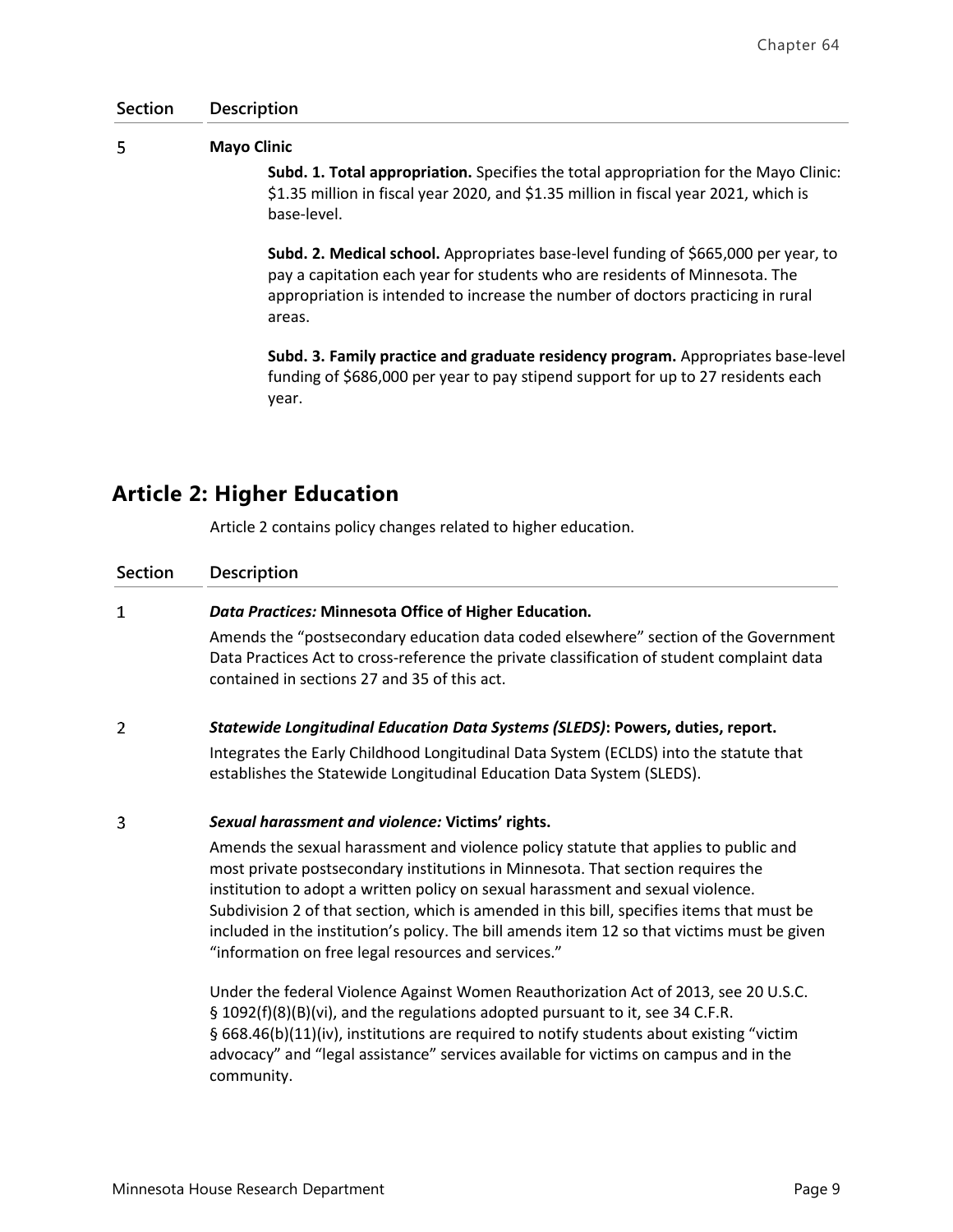#### $\overline{4}$ *State Grant Program:* **Assigned family responsibility.**

For the state grant program, reduces the assigned family responsibility by two percentage points.

#### 5 *State Grant Program:* **Cost of attendance.**

Increases the default amount of the living and miscellaneous expense (LME) allowance from 101 percent to 106 percent of the federal poverty guidelines for a one person household in Minnesota for nine months. This is the default amount if a specific LME allowance is not provided in law.

### 6 *Grants For Students With Intellectual and Developmental Disabilities:* **Maximum grant amounts.**

Clarifies how OHE will reduce grant awards in response to an insufficient appropriation for this program.

#### 7 **MN Reconnect Program.**

**Subd. 1. Program administration.** Requires OHE to administer the program to encourage adult learners to complete their degrees.

**Subd. 2. Definitions.** Provides definitions for the program. Provides the standards for "eligible student" under the section.

**Subd. 3. Student application.** Provides that OHE can set requirements for a student's application for a grant under the program.

**Subd. 4. Student grants.** Provides that a grant amount may not exceed \$1,000 per term, but allows larger grants if needed to spend the appropriation to the program. Allows a grant recipient to renew the grant for up to six semesters.

**Subd. 5. Participating institutions.** MnState two-year institutions may apply to participate in the program under this section.

**Subd. 6. Institutional grants.** Allows participating institutions to receive grants to improve services to adult learners.

#### 8 *Teacher Candidate Grant***s***:* **Eligibility.**

Amends eligibility for stipends to student teachers. Specifies how a candidate may demonstrate intent to teach in a licensure shortage area.

#### 9 *Teacher Candidate Grant***s***:* **Administration; repayment.**

Removes the repayment responsibility for recipients who do not complete student teaching or who leave Minnesota to teach in another state during the first year following student teaching. Clarifies provision dedicating a certain amount of program funds for underrepresented racial or ethnic groups.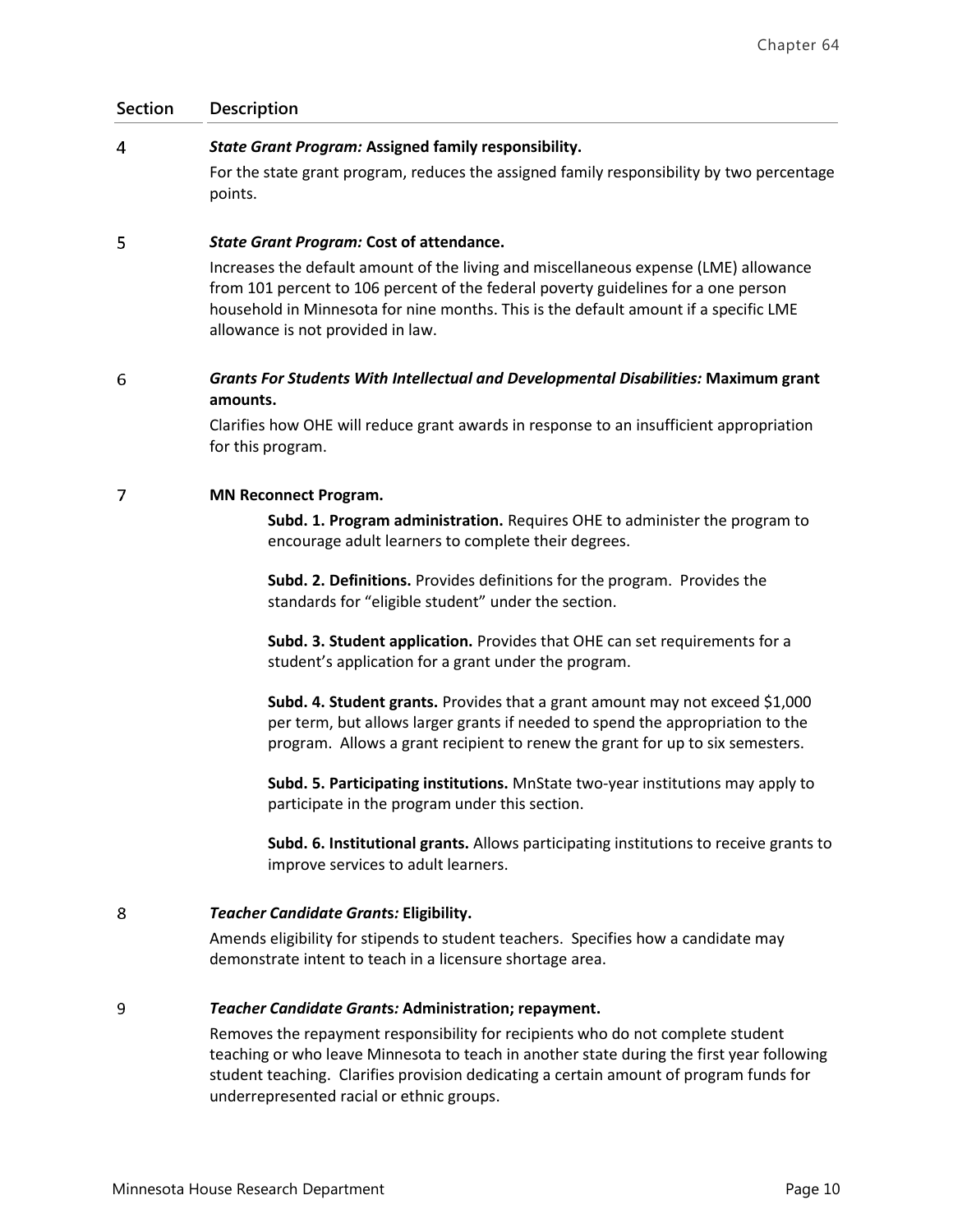#### 10 *SELF Loans: Eligible student.*

Amends the definition of "eligible student" for the SELF Loan program to incorporate the expanded definition at section 136A.1701, subdivision 12, which is repealed in section 45 of this act.

#### 11 *SELF Loans:* **Designation.**

Changes a cross-reference to incorporate additional statutes governing the SELF Refi program.

#### $12$ *SELF Loans***: Rules, policies, and conditions.**

Amends the subdivision regarding OHE's rules and policies for administering student loan programs. Removes a reference to a federal loan program that no longer exists.

## - 16 *SELF Loans:* **Various sections.**

Changes cross-references to incorporate additional statutes governing the SELF Refi program.

#### 17 *SELF Loans:* **Repayment of loans.**

Strikes repayment procedures for supplemental loans under section 136A.1701, and inserts a cross-reference to OHE's general rules and policies for student loan programs in section 136A.16. This allows OHE to provide more flexible repayment terms to borrowers.

#### 18 **Student Loan Debt Counseling.**

Establishes a program administered by the Office of Higher Education to provide grants to qualified organizations offering student loan debt repayment counseling.

**Subd. 1. Grant.** Permits an organization receiving a grant to offer counseling to those capable of being served with available appropriations. Sets a goal that a grantee provide at least two counseling sessions to 75 percent of borrowers receiving counseling. Establishes that the purpose of the counseling is to enable borrowers to understand their loan and repayment options, manage loan repayments, and develop a workable budget.

**Subd. 2. Qualified debt counseling organization.** Defines a qualified debt counseling organization as one that has experience in student loan counseling, employs certified financial counselors, and is based in Minnesota and has offices in multiple rural and metropolitan locations.

**Subd. 3. Grant application and award.** Requires that applications be made in a form and manner specified by the commissioner. Describes the components that must be included on the application. Requires the commissioner to select one grant recipient every two years. The grant recipient would receive funding for both years of the biennium.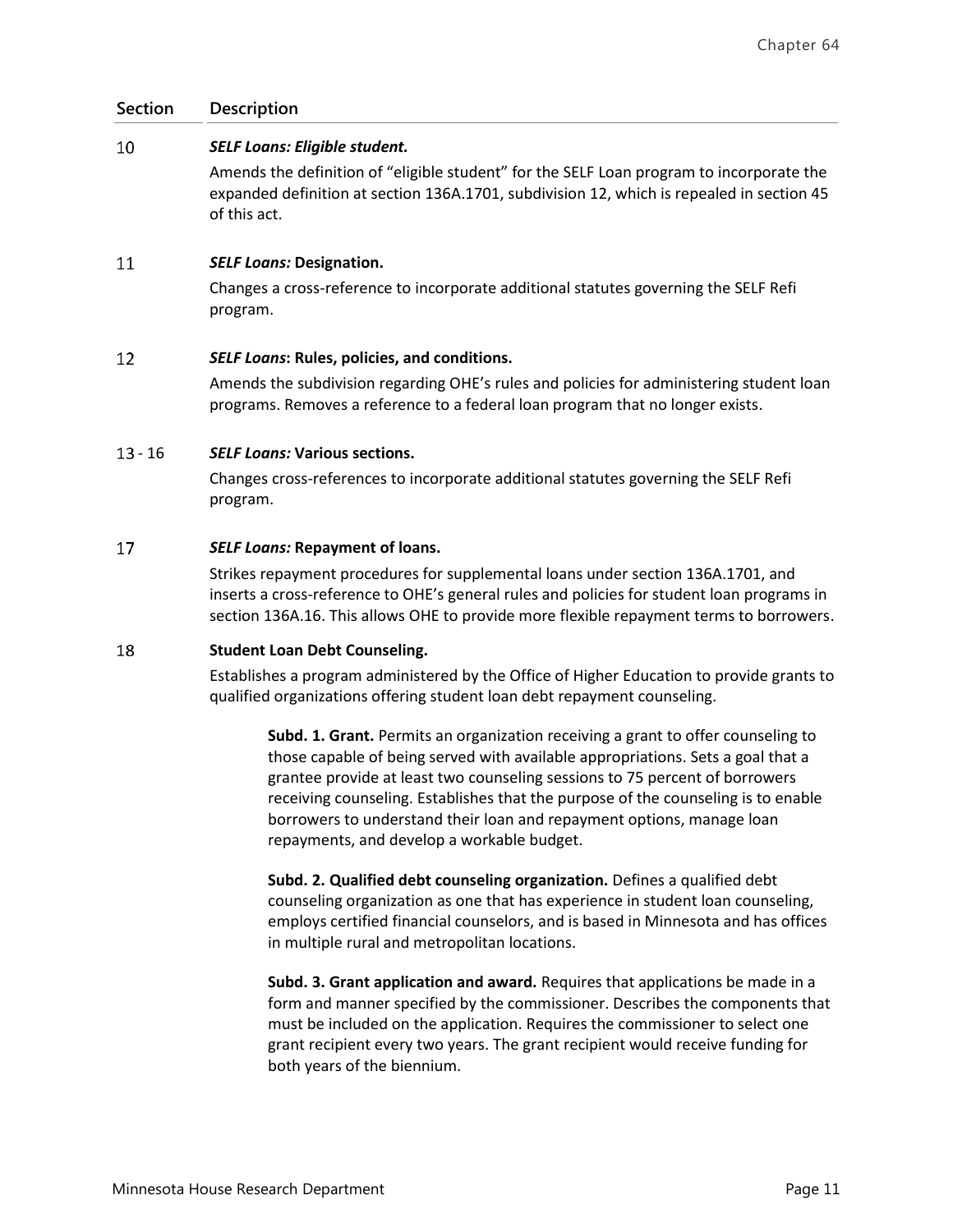**Subd. 4. Program evaluation.** Requires a grant recipient to submit a report to the commissioner of higher education every two years. Specifies data elements to be included in the report.

**Subd. 5. Report to legislature.** Requires the commissioner of higher education to submit a report on the program to the higher education committees of the legislature every two years.

#### 19 *Aviation Degree Loan Forgiveness Program:* **Definitions.**

Amends definitions for "qualified aircraft technician," "qualified education loan," and "qualified pilot."

#### 20 *Aviation Degree Loan Forgiveness Program:* **Eligibility**.

Requires applicant to agree to serve a five-year work obligation in Minnesota. The current language requires a "minimum one-year" obligation.

#### 21 *Aviation Degree Loan Forgiveness Program:* **Loan forgiveness.**

Increases penalties for failure to verify proper use of disbursed funds in the final year of eligibility. Increases time for verification.

#### 22 *Private and Out-of-State Public:* **Schools to provide information.**

Amends the list of information that schools must provide when registering with OHE to include the school's disclosure on the student complaint process, which is required in section 24 of this Act.

#### 23 *Private and Out-of-State Public:* **Public Information.**

Clarifies that student complaint data are private. Permits OHE to disclose student complaint data and other information to law enforcement officials or as part of a legal or administrative proceeding commenced to enforce a legal requirement.

#### 24 *Private and Out-of-State Public:* **Disclosure.**

Requires a school to publicly disclose information regarding the student complaint process mandated by Minnesota Statutes, section 136A.672.

#### 25 *Private and Out-of-State Public:* **School Closure.**

Amends the requirements for when a school ceases operations. Provides additional information that the school must provide to OHE prior to closure.

#### 26 *Private and Out-of-State Public*: **Additional Security.**

(a) Clarifies that new schools without accreditation must provide a surety bond equal to ten percent of annual net revenue from tuition and fees, but not less than \$10,000.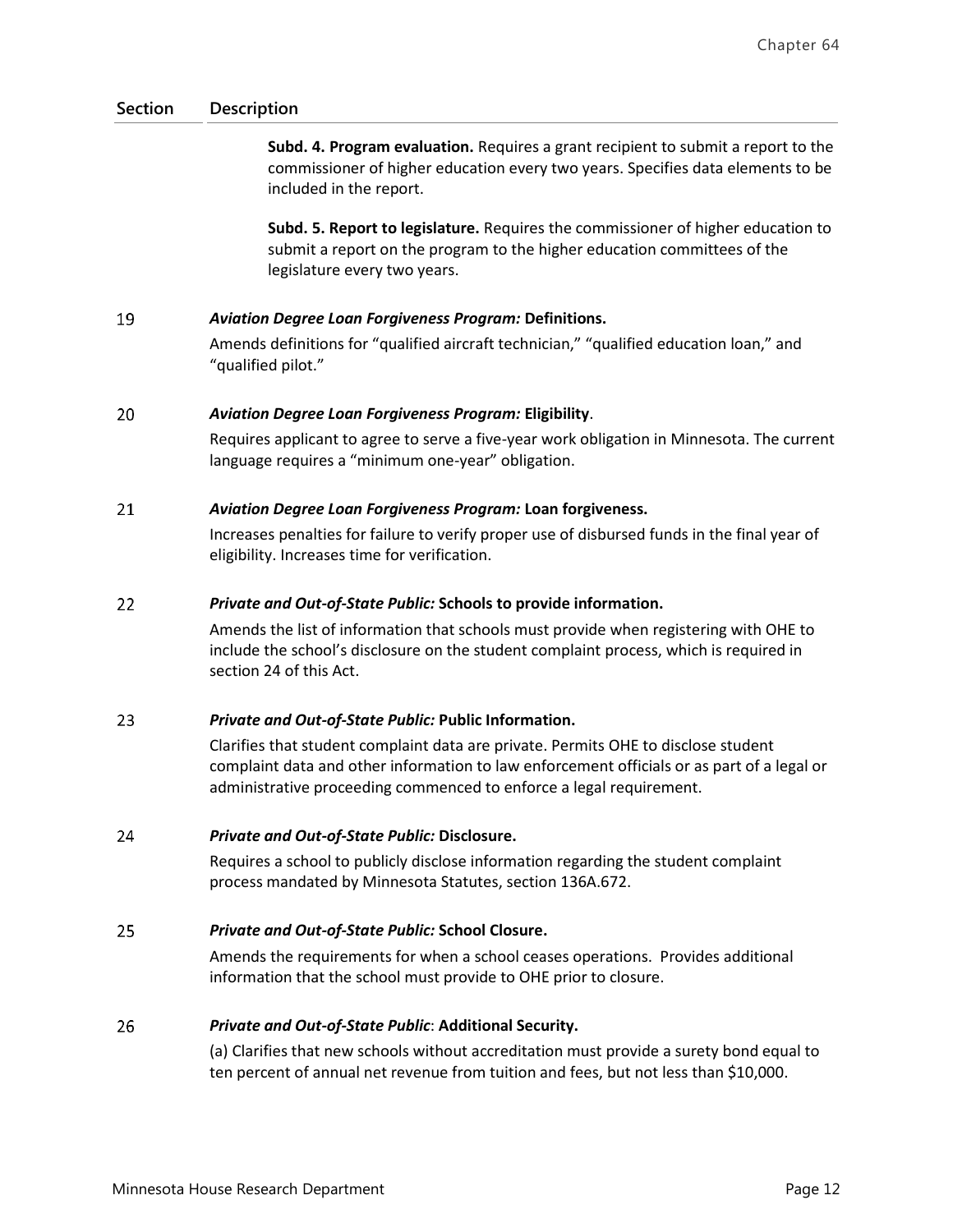(b) For registered institutions that fall below certain federal minimum financial standards, adds an option for the school to provide a reduced surety bond equal to ten percent of annual federal student financial aid funds received by the institution, subject to the \$10,000 minimum and \$250,000 maximum in current law.

#### 27 *Private and Out-of-State Public:* **Private information.**

Classifies student complaint data as private data under chapter 13.

#### 28 *Private Career Schools:* **Clock hour.**

Adds a definition of "clock hour." Some schools use clock hours instead of credit hours.

29 *Private Career Schools:* **Student record.**  Adds a definition of "student record."

#### 30 *Private Career Schools:* **Bond.**

Corrects technical accounting terminology.

#### 31 *Private Career Schools:* **Catalog, brochure, or electronic display.**

Amends the list of information that schools must provide for OHE licensure to include the school's disclosure on the student complaint process, which is required in section 24 of the bill.

#### $32<sup>2</sup>$ *Private Career Schools:* **Permanent student records.**

Adds the word "student" to the records that must be maintained to conform to the new definition at section 29 of the act.

#### 33 *Private Career Schools:* **School closure.**

Inserts a section in the Private Career Schools Act to add requirements for a school that intends to cease operations essentially identical to what currently exists in the Private And Out-Of-State Public Postsecondary Act as amended in section 25 of this act.

#### *Private Career Schools:* **Disclosure.**  34

Requires a school to disclose information regarding the student complaint process mandated by Minnesota Statutes, section 136A.8295.

#### 35 *Private Career Schools:* **Private information.**

Classifies student complaint data as private, but provides that the data may be disclosed to law enforcement officials or as part of a legal or administrative proceeding commenced to enforce a legal requirement.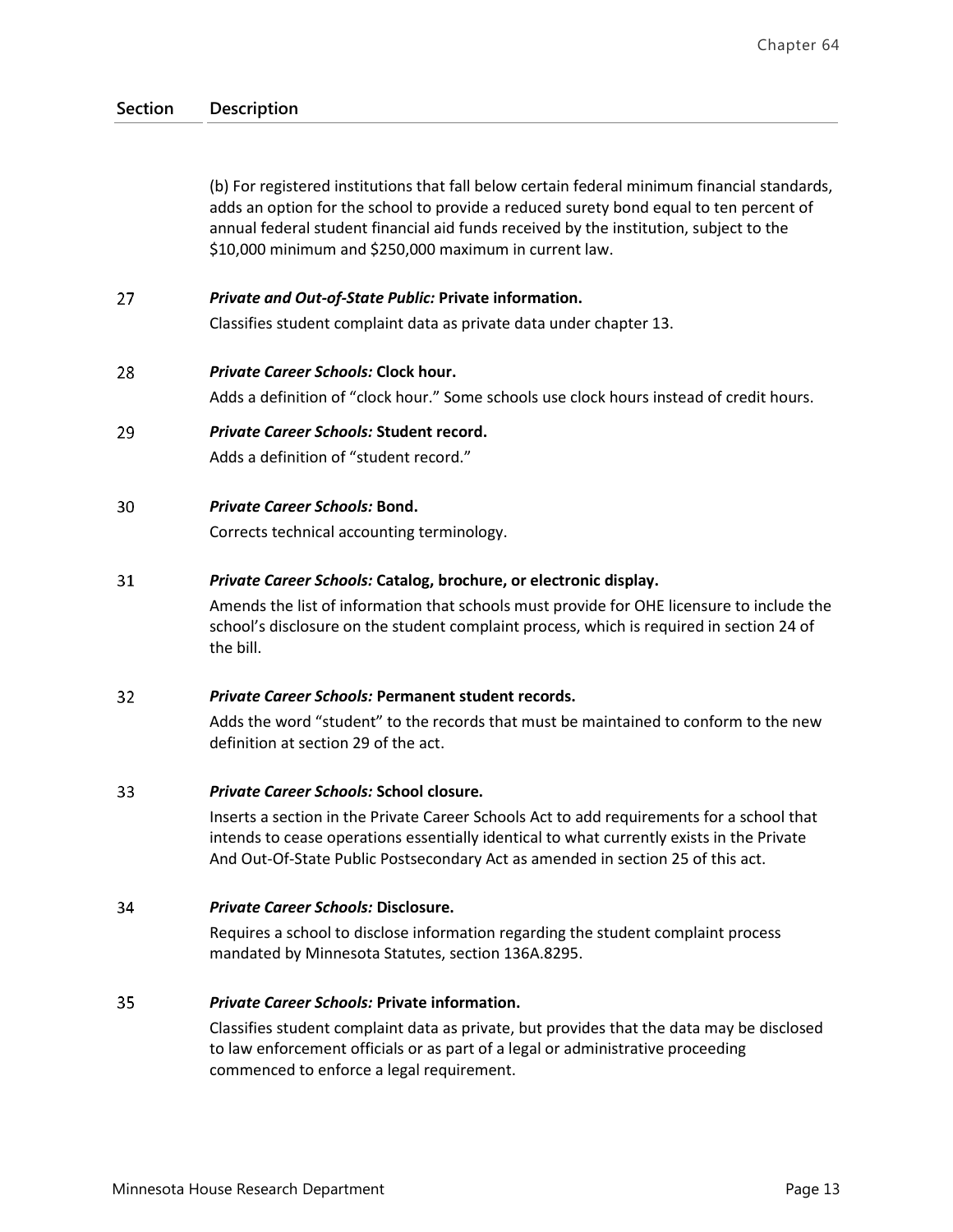#### 36 **Planning information for postsecondary education.**

Expands OHE's duty to share information regarding postsecondary opportunities to include postsecondary options for students with intellectual and development disabilities.

#### 37 **Mental health services and health insurance information.**

Amends the "student health" statute for MnState to require the system to contract with mental health organizations to provide both mental health services and information about health insurance to students on campuses (including via telemedicine) at up to five state colleges. Mental health services must be free for students without insurance. Provides that mental health services must not displace faculty counselors.

#### 38 **Hunger free campus designation.**

Provides a "hunger-free campus designation" for Minnesota State community and technical colleges.

**Subd. 1. Establishment.** Provides for a "hunger free campus" designation for Minnesota State community and technical colleges meeting certain requirements.

**Subd. 2. Designation approval.** Provides that the statewide student association representing the community and technical colleges will create the application and approve the designations.

**Subd. 3. Expiration.** Provides that this section expires July 1, 2023.

#### 39 **Z-Degrees.**

Creates a new zero-textbook-cost associate's degree requirement at state colleges.

**Subd. 1. Definitions.** Defines terms for this section, including: "custom textbook," "open educational resources," and "Z-Degree." A Z-Degree is a zero-textbookcost associate's degree.

**Subd. 2. Requirement.** Requires three additional colleges to offer a Z-Degree by the 2020-2021 academic year.

**Subd. 3. Open educational resource development.** Requires that the new Z-Degree offerings include the expansion of no-cost, open source educational resources. MnState must develop incentives to academic departments to utilize open educational resources.

**Subd. 4. Report.** Mandates two reports in January 2021 and January 2022 regarding the results of this program.

#### 40 **Workforce development scholarships.**

Expands the existing workforce development scholarship program by: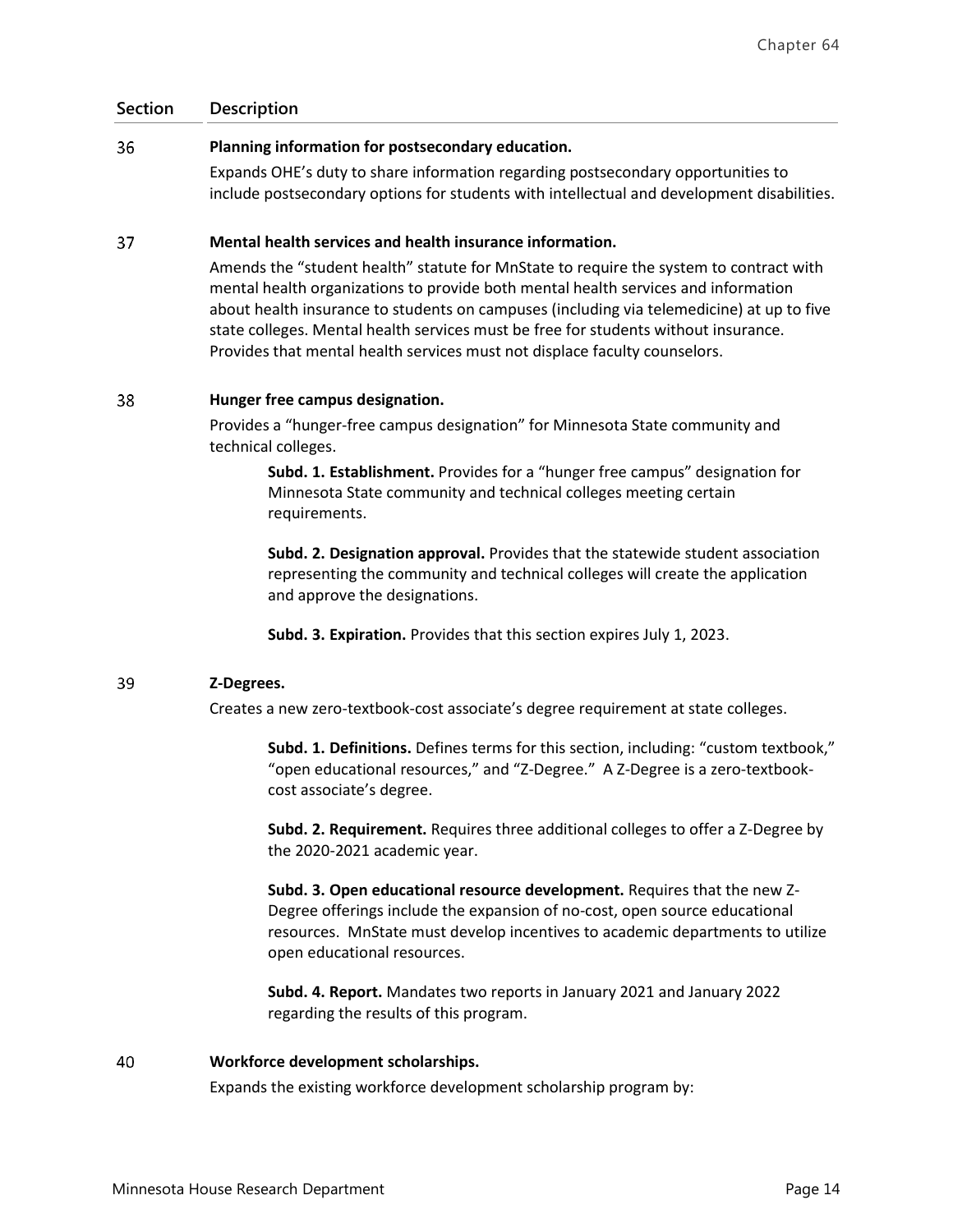- **IX** including students returning to postsecondary education from the workforce;
- adding early childhood and transportation to the qualifying fields of study;
- increasing the individual maximum lifetime award to \$7,500 from \$5,000;
- **EXEC** allowing college students to continue receiving the scholarship if they transfer to a state university; and
- conditioning certain funds on institutions successfully partner with local businesses for matching private support.

These changes are incorporated into the mandated report to the legislature.

#### 41 **Emergency assistance for postsecondary students.**

Amends language in the appropriation from the 2017 higher education omnibus act (Laws 2017, ch. 89) to clarify that eligible institutions must be located in Minnesota. Also, deletes language requiring that the grant award will not impact a student's state financial aid award.

#### 42 **College savings plan matching grants.**

The Minnesota College Savings plan (the state's 529 plan) formerly offered statesponsored matching grants to certain account holders. Due to actions by the third-party operator of the plan, some of these account-holders did not receive regular updates about the status of their state-sponsored dollars, which may have resulted in some of these funds cancelling back to the state. This section gives OHE temporary authority (until June 30, 2021) to take measures to assist account holders who were negatively affected by this.

#### 43 **Study and justification for the tuition differential or additional fees for online courses.**

Requires MnState and requests the University to report to the legislature by January 15, 2020, with a detailed explanation of any difference in the cost of tuition for an online courses as compared to a similar in-person course, with a goal of achieving parity where possible.

### 44 **Minnesota State Colleges and Universities and University of Minnesota administrative cost reports.**

Requires MnState and requests the University to report to the legislature by July 1, 2021, with a detailed explanation of administrative costs for the systems. The report must further identify measures taken by the systems to lower their administrative costs.

#### 45 **Repealer.**

Repeals three definitions within the SELF loan program:

- section 136A.15, subdivision 2, "Academic year or its equivalent." This definition refers to an obsolete federal loan program.
- section 136A.15, subdivision 7, "Eligible lender." This defined term does not appear anywhere else in chapter 136A.